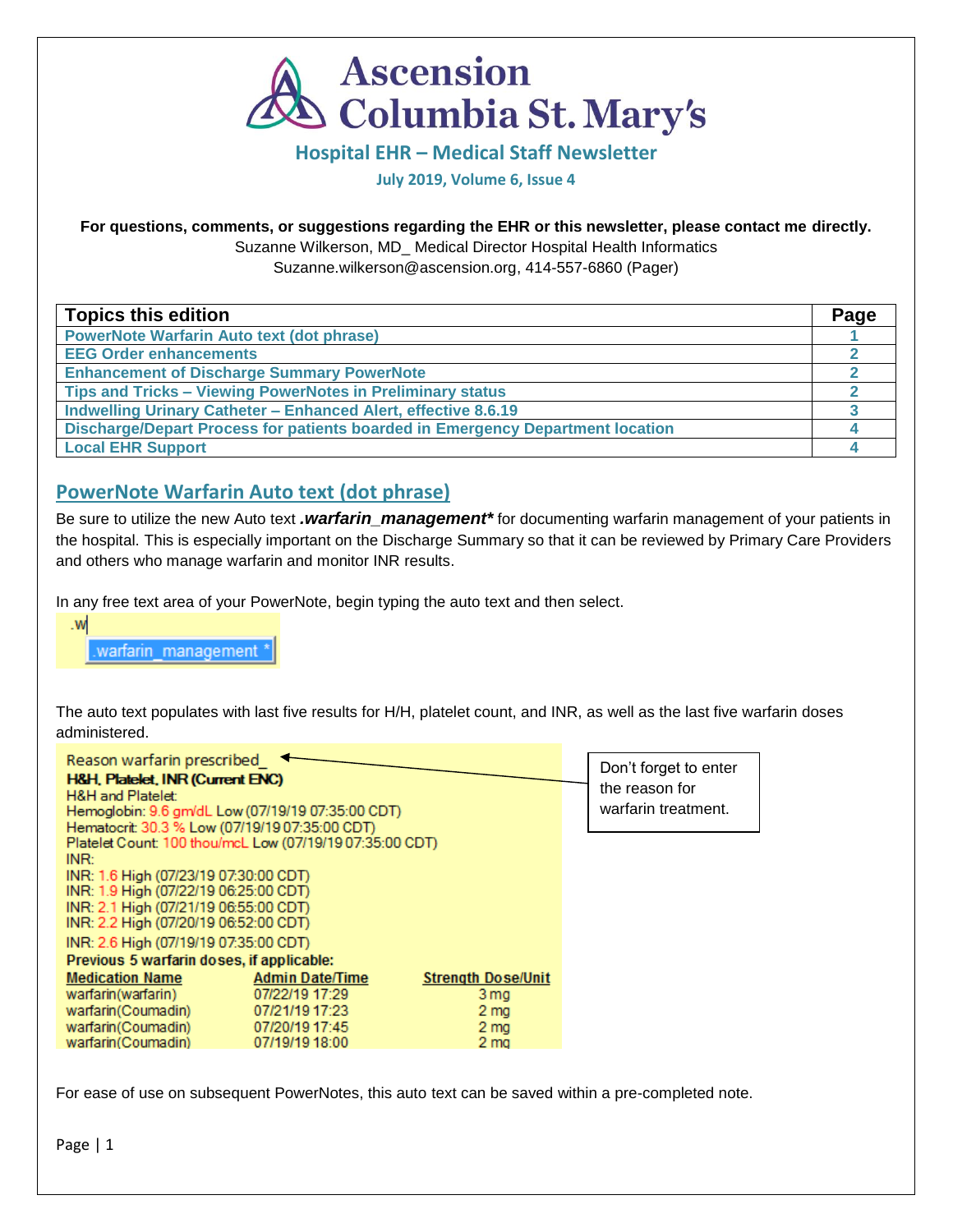# **EEG Order enhancements, available now**

As previously announced, 24/7 Stat EEG coverage was introduced in May. The end of June EEG orders were modified to better support these service changes.

## **Two types of EEG orders are available:**

- *1. EEG* 
	- a. This is a self-limited test of approximately 60-minute duration
	- b. Synonyms available for order searching
		- EEG Routine
		- **EEG Stat**
		- Electroencephalogram

## *2. Video EEG Monitoring Continuous*

- a. Testing continues indefinitely until Physician enters "Discontinue Video EEG Monitoring" order
- b. Synonyms available for order searching
	- Continuous EEG
	- **EEG Continuous**
- c. Continuous EEG monitoring without video is not available

Reminder – all after hours Stat EEGs must meet the following criteria:

- Patient unresponsive or there is reasonable clinical suspicion of status epilepticus/non-convulsive status epilepticus
- Ordering provider must contact Dr. Morris through the Access Center (414-585-6683) to initiate the request
- Rapid Deployment Team will be called by the Access Center based on neurologist approval of the STAT study

# **Enhancement of Discharge Summary PowerNote, available now**

The Discharge Summary PowerNote now has added quick pick options for documenting why a patient with Inpatient status was discharged prior to 2 midnights.

Reason patient discharged Death / Transfer to hospice / Transfer to another medical facility for this reason:=== earlier than expected / Clinical status improved unexpectedly for this reason:=== / Inpatient Only Surgery / Left AMA / OTHER

**In addition to the above, for ALL patients with Inpatient Status remember to clearly document in Hospital Course the thought process behind selection of this status as determined by acuity of patient illness and intensity of services.**

# **Tips and Tricks – Viewing PowerNotes in Preliminary status**

Preliminary status documents are unverified and not yet signed by the author. While definitive care decisions should not be made based on unverified documentation, some Clinicians and Providers find access to this information to be helpful. While transcribed documents in Preliminary status are visible in documents, PowerNotes in Preliminary status are not.

Preliminary PowerNotes, though, are **visible via PowerNotes if the Display is set to "All PowerNotes"** as shown here.

| List                       |                        |                                                                                                                                                                                                    |
|----------------------------|------------------------|----------------------------------------------------------------------------------------------------------------------------------------------------------------------------------------------------|
| Display :   All PowerNotes | $\ldots$               |                                                                                                                                                                                                    |
| Arranged By: Date          | Newest At Top $\nabla$ | VVIINCISUIT, OUZINHE IVENID UN JUIV 03, 2013 14:40 GDT<br>$\mathbb{E}[\mathbf{A}][\mathbf{A}]$ <b>Exploration by Eq.</b><br>Encounter info:<br>000513120931, SMO. ICU-CCU, 04/01/2010 - 04/01/2010 |
| <b>Discharge Summary</b>   | 07/03/2019 14:39 CDT   |                                                                                                                                                                                                    |
| Discharge Summary          | Wilkerson, Suzanne M   | * Preliminary Report *                                                                                                                                                                             |
|                            | 05/29/2019 10:26 CDT   | <b>Discharge Summary</b>                                                                                                                                                                           |
| Discharge Summary          | Wilkerson, Suzanne M   |                                                                                                                                                                                                    |
| <b>Discharge Summary</b>   | 04/22/2019 14:44 CDT   | Patient: TEST, LOUANN<br>FIN: 000513120931<br><b>MRN: SMM-968988</b>                                                                                                                               |
| Death Summary              | Wilkerson, Suzanne M   | Sex: Female DOB: 11/12/1962<br>$Aq$ e: 56 years                                                                                                                                                    |
| <b>Discharge Summary</b>   | 04/22/2019 14:44 CDT   | Associated Diagnoses: None<br>Author: Wilkerson, Suzanne M MD                                                                                                                                      |
| .                          |                        |                                                                                                                                                                                                    |

**Warning** - **Be sure always to reach out to the document author if you need to verify details of Preliminary status documentation.**

Page | 2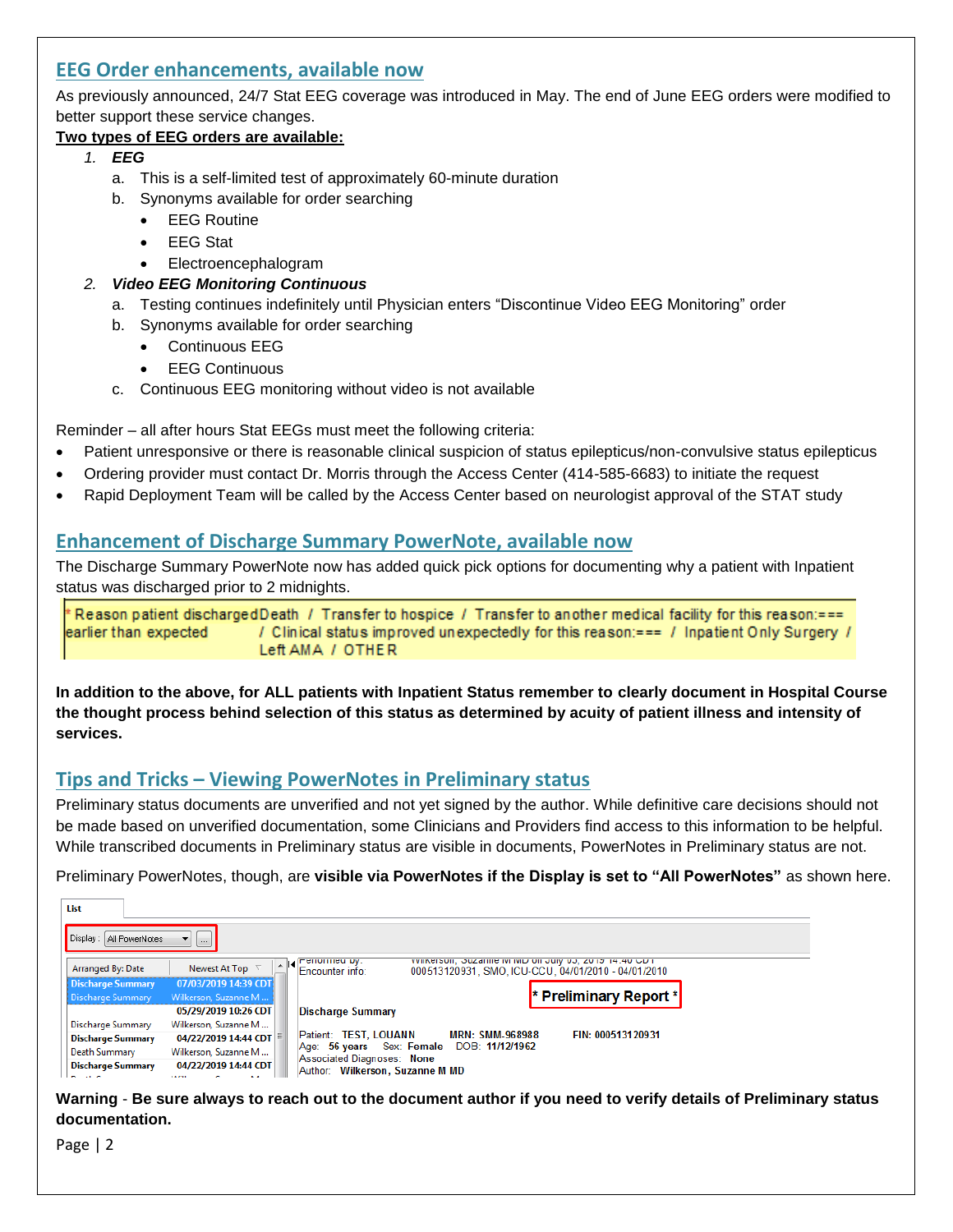# **Indwelling Urinary Catheter – Enhanced Alert, effective 8.6.19**

The Indwelling Urinary Catheter alert is a reminder to either discontinue the catheter if no longer needed or to document the indication for continued use. The alert will be updated to fire upon chart open and will support direct order cancellation.

#### **3 options with alert:**

- 1. Link to PowerForm for **documentation of indication of need** for continued use of the catheter
- 2. Link to PowerForm for **direct cancellation** of catheter if no longer needed
- $3.$  Bypass alert if not responsible for catheter  $2$  Discern: Open Chart TESTING, AGAIN (2 of 2)



## **Document Indication for continued use of Urinary Catheter**

- 1. Select Document.
- 2. Select "No" to question "Discontinue Urinary Catheter?" and then select the Indication. (Indication carries forward if previously documented though option to change is available if needed.)
- 3. Sign by clicking green checkmark.

| $\blacksquare \; \blacksquare \; \blacksquare \; \blacksquare \; \blacksquare \; \blacksquare \; \blacksquare \; \blacksquare \; \blacksquare \; \blacksquare \; \blacksquare$ |                                                                      |                                                                                                                                                                                                                                                                  |
|--------------------------------------------------------------------------------------------------------------------------------------------------------------------------------|----------------------------------------------------------------------|------------------------------------------------------------------------------------------------------------------------------------------------------------------------------------------------------------------------------------------------------------------|
| *Performed on:<br>停<br>07/23/2019                                                                                                                                              | $\Rightarrow$ CDT<br>0838<br>۰                                       | By:<br>Wilkerson, Suzanne M M                                                                                                                                                                                                                                    |
| <b>√</b> Indwelling Urinary                                                                                                                                                    |                                                                      | Indwelling Urinary/Urethral Catheter Continued Use Daily Assessment                                                                                                                                                                                              |
|                                                                                                                                                                                | <b>Discontinue Urinary Catheter?</b><br>$O$ Yes<br>в<br><b>O</b> No. | <b>Indication</b><br>accurate urine output measurements<br>comfort/end of life care<br>open sacral or perineal wounds<br>prolonged immobilization<br>surgery on contiguous structures<br>◯ urinary retention or bladder outlet obstruction<br>urologic procedure |
|                                                                                                                                                                                |                                                                      |                                                                                                                                                                                                                                                                  |

#### **Discontinue Urinary Catheter directly from PoweForm**

- 1. Select Document.
- 2. Select "Yes" to question "Discontinue Urinary Catheter?".
- 3. Sign by clicking green checkmark.
- 4. This will trigger automatic *Discontinue Urinary Catheter* order and will also discontinue the *Catheter Care* order.

| ₩◘ ❤ख़++ ■⊠ ≝                |                                                |  |
|------------------------------|------------------------------------------------|--|
| *Performed on:<br>07/18/2019 | $\frac{4}{7}$<br><b>CDT</b><br>$\cdot$<br>1620 |  |
| Indwelling Unnary            | <b>Indwelling Urinary/Urethral Catheter</b>    |  |
|                              | <b>Discontinue Urinary Catheter?</b>           |  |
|                              | Yesl<br>No                                     |  |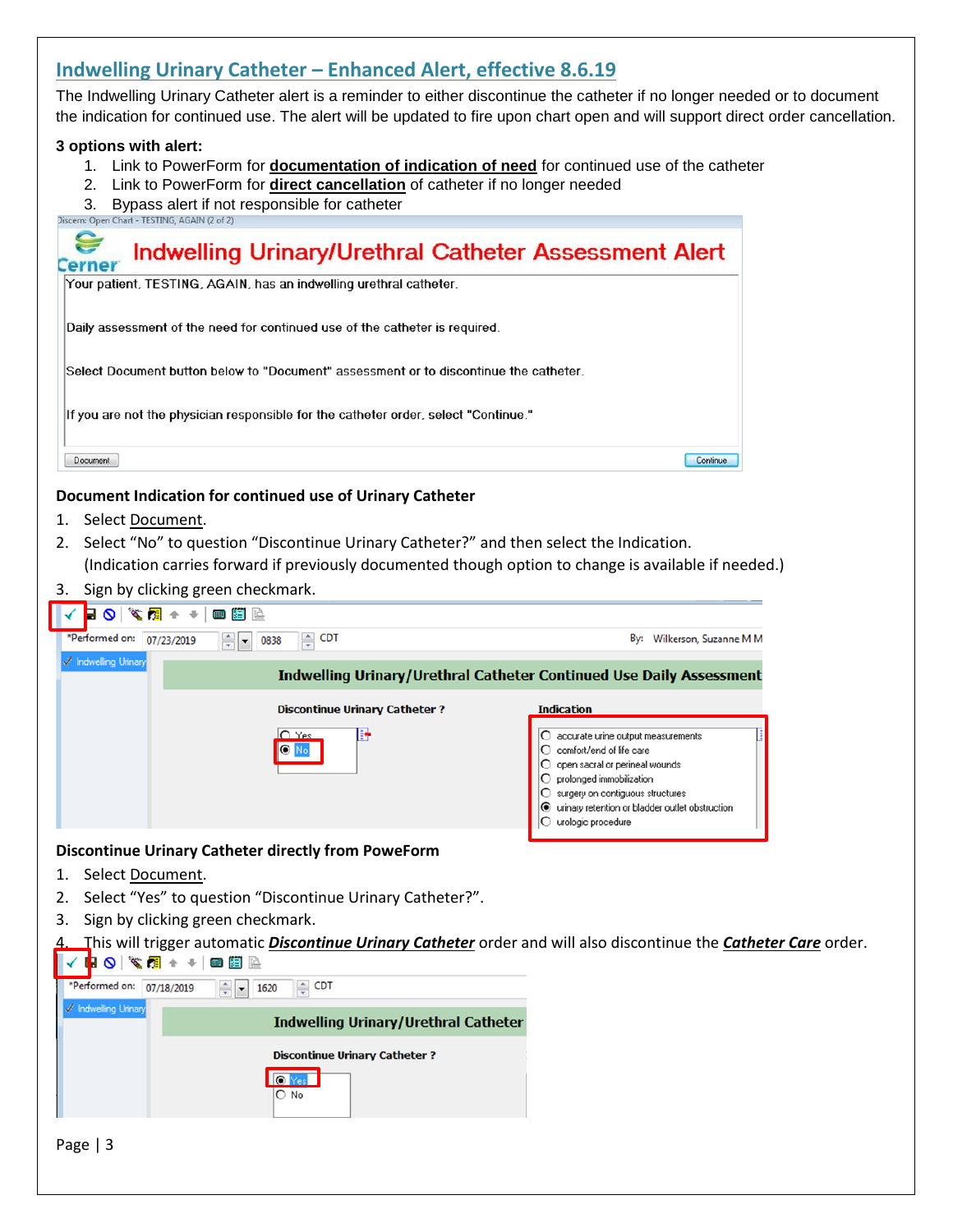# **Discharge/Depart Process for patients boarded in Emergency Department location**

Periodically due to high hospital census, admitted Inpatient and Observation status patients are boarded in the Emergency Department. Most of these patients are subsequently transferred to a Medical Unit but occasionally a patient may stabilize for discharge home directly from the boarded location. As depart functionality in these situations is slightly different, be sure to reference the attached job aid as needed.

## **Local EHR Support**

# **Local EHR support is available Monday through Friday from 8am to 4pm from Caitlin and Amy of the Clinical Informatics Team.** Connect with them directly at **414-585-6288.** They are also available by dialing Vocera and requesting "**EHR support." Ozaukee Vocera Phone: 262-243-6707 Milwaukee Vocera Phone: 414-585-1995**

For urgent/emergent EHR technical assistance outside of the above hours, contact the Help Desk at 414-326-2400. When asked for an extension, choose "7" for expedited transfer to a service desk analyst.